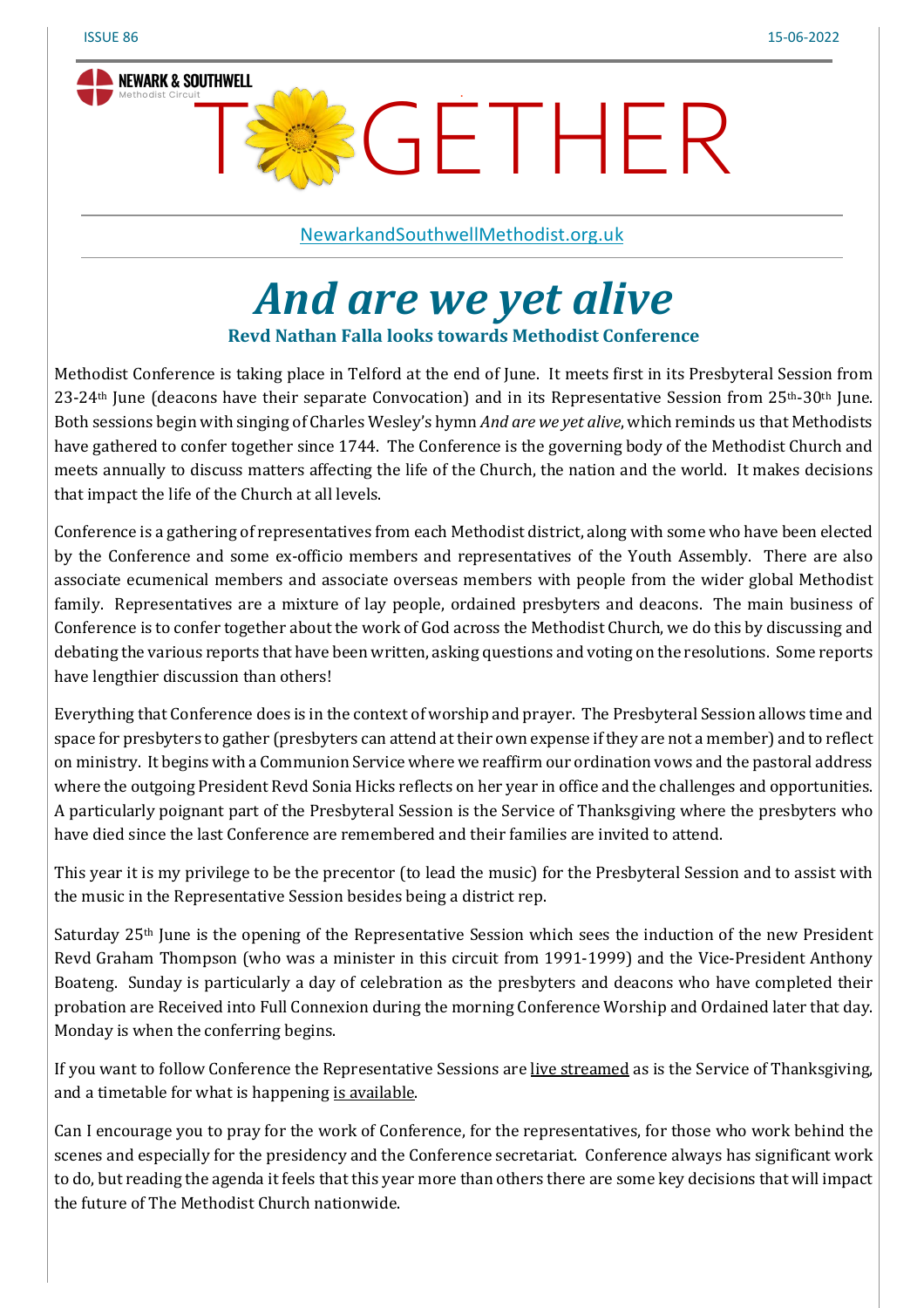

## **1. Online Service**

**Join us from 10:30am on Sunday for our online Circuit Service which this week is led by Revd Nathan Falla.**

Find it on the 'Newark and Southwell Methodist Circuit' YouTube Channel [\(https://www.youtube.com/NewarkSout](https://www.youtube.com/NewarkSouthwellMethodistCircuit) [hwellMethodistCircuit\)](https://www.youtube.com/NewarkSouthwellMethodistCircuit) why not invite a friend to watch it with you and share the link with them on your social media or by email!

## **2. Zoom Opportunities .**

If you're feeling isolated, are not ready to be face to face yet, or can't, but are happy to meet on Zoom, there is a weekly coffee time at 3pm on a Monday run by Charles Street but open to all, email Mel Watson for more details: [mellwatson42@gmail.com.](mailto:mellwatson42@gmail.com)

There is also still a weekly Zoom fellowship called 'The Gathering' which is part of Southwell Methodist Church and run by Philip and Francine Holmes. You'd be most welcome, contact Philip to connect:

[philipholmes8100@gmail.com.](mailto:philipholmes8100@gmail.com)

## **3. Radio Services**

**BBC Radio 4** (Also [online.\)](https://www.bbc.co.uk/programmes/m0018frn) 08:10am –  $26^{th}$  June

### **Radical hospitality**

Sunday Worship reflects on how the roots of Celtic spirituality can frame the context of a contemporary faith tradition. The service is led by Revd Emma Street, with reflections by Canon Edwin Counsell, and contributions from members of the St Illtud's Church community, all bearing witness to how the rich and ancient tradition of radical hospitality is as relevant now as ever in supporting service of one another.

Music includes hymns sung by members of the National Chorus of Wales, excerpts of Britten's Third and Bach's Fourth Cello Suites from local 'cellist Ben Tarlton, and a window into a Celtic mediaeval soundworld from the Welsh bardic musicians, 'Bragod'.

# **A place of welcome, healing and sanctuary**

**Online Circuit Service Sermon | Revd Nathan Falla Reading: Psalm 16 & Luke 9:51-62**

You only need to look at the news to see and hear the plight of refugees in our world. It is staggering that there are currently 84 million forcibly displaced people throughout the world. 20<sup>th</sup> June is World Refugee Day marking the beginning of Refugee Week and this year the theme is healing. The 1951 Refugee Convention defines a refugee as: "someone who is unable or unwilling to return to their country of origin owing to a wellfounded fear of being persecuted for reasons of race, religion, nationality, membership of a particular social group, or political opinion." Refugees are protected in international law but this does not guarantee that they will be welcomed! As Christians we should ensure that at the very least the Church is a place of welcome, healing and security.

The Bible reminds us that God shows particular care for those who are foreigners in strange lands, those seeking refuge, and those with no permanent home. The psalmist in our first reading cries out to God for protection, because in God they know that they can find safety and protection, God will be their refuge. This is not a purely spiritual concept for the Israelites because multiple generations were well acquainted with displacement – both through wandering in the desert after escaping Egypt and through successive exiles.

The Israelite's attitude towards other displaced people is informed by their own experience. Exodus 23:9 says "Do not oppress a foreigner; you yourselves know how it feels to be foreigners, because you were foreigners in Egypt." Many laws in the Torah relate to safeguarding the wellbeing of "strangers" in Israel.

We may not know what it feels like to be displaced or unwelcome but we are aware of Jesus and what he calls us to do. When God enters the world in human form in the person of Jesus, Jesus is a refugee as he and his family fled to Egypt to escape Herod. Our Gospel reading reminds us that even during Jesus' ministry he would arrive in a new place with few contacts and resources, reliant on the kindness of strangers taking him in. "Foxes have holes, and birds of the air have nests, but the Son of Man has nowhere to lay his head."

Jesus is uniquely placed to understand the plight of refugees. If as a child Jesus takes the form of a refugee, and as an adult shows up in unfamiliar places reliant on the hospitality of others, what does that say about what our attitude to people in a similar position should be? Jesus tells us in Matthew 25, v.40 "whatever you did for one of the least of these, you did for me." Welcome, being a place of healing and providing sanctuary should be part of what it means to be church. It should take very little of our imagination to see the face of Jesus in the faces of refugees and asylum seekers. If we are willing to listen, might refugees be in a unique position to teach us something about God?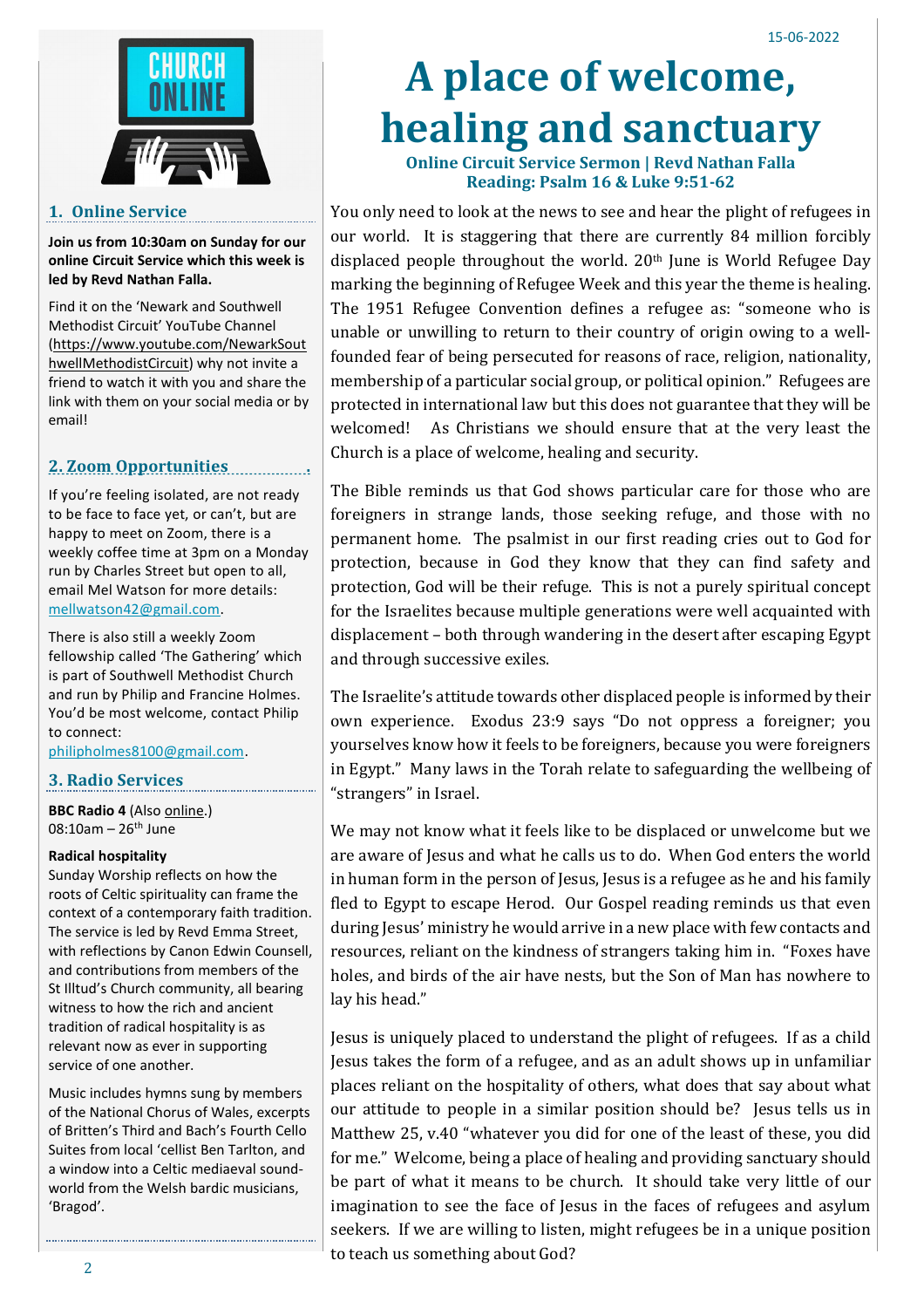Psalm 16 reminds us we have a God in whom we take refuge. Protection and safety are at the heart of what God wants for us. It should be at the heart of what we strive to extend to others.

Our Gospel reading offers a stark contrast between the suspicion with which Jesus is treated by the Samaritan village in Luke 9, and the humility the Psalmist displays in saying "the boundary lines have fallen for me in pleasant places" (verse 6). As people who live in relative security, do we hold our privilege lightly, or grasp it tightly? Are we suspicious of those different from ourselves, or are we willing to embrace difference and diversity. As a Methodist Church we seek to be an inclusive, evangelistic, justice-seeking church. As a country and as individuals, do we want to be the kind of people who would turn Jesus away? Or like the Israelites, do we recognise that security is fragile – anyone can lose it, and it should therefore be extended, not withheld, whenever possible?

What will our response be? Will we commit to making a difference and working to bring about long-lasting change? Will we live as Jesus would have us live? Ultimately, Luke 9 passage is not about refugees, it is about the cost of following Jesus, which has profound implications for how we approach our ministry to refugees.

Three people tell Jesus they are ready and willing to follow him, and three times Jesus offers them a challenge, emphasising how hard journeying with him will be. Implicitly he asks the question "are you really ready to do what it takes?" If we say "Lord, we want to help refugees" we have to be prepared for the response "are you prepared for the effort that is going to take?"

Jesus is reminding these would-be followers that initial enthusiasm must be backed up with long-term journeying. Following Jesus requires commitment and perseverance, being a place of welcome, healing and sanctuary requires commitment and perseverance, praying and working for God's kingdom of justice, love peace and hope requires commitment and perseverance

Our commitment as a church to refugees can't be half-hearted because the crises we see at the moment are not a spike, they are a trend. Things are going to get worse before they get better. Many of the conflicts producing refugees have no clear hope of resolution, and some estimates suggest over a billion people globally could be displaced by the consequences of climate change by 2050.

What will do you do, what will the church do to show God's love in action? To reach out to the marginalised with the Saviour's love.

3 *God of all, save and protect refugees, asylum seekers and displaced people around the world. God who made each of us unique and precious in your image, take these broken situations and bring transformation. May those who have fled war be able to return home, those who have been torn from their families be reunited, those who are seeking a new home find welcome. Be with those who find themselves uprooted, grant them patience, peace, and security. Amen.*

## **Prayer Space**

## *Prayers for others*

### Father God,

We recognise and celebrate your particular care for refugees and displaced people. Help us to see your face in each and every person who has been forced to leave their place of safety.

We pray particularly for the situation in Syria. For the war that continues to create new refugees 11 years after it began. For those who still reside in refugee camps and have not yet found a new home. Though there is no clear end in sight to the conflict, we know that you are a God who breaks down barriers, who can make a way where none seems available.

We pray into the situation in Myanmar and Bangladesh. For the Rohingya Muslims who have fled horrific persecution in their home country and have little prospect of a safe return. For the refugees, we pray peace and resolve, for all those working in the world's largest refugee camp we pray for energy and compassion, for the leaders of Myanmar we pray conviction and repentance.

We pray for Ukraine. For those fleeing, those fighting, and those leading. In this Refugee Week, we particularly think of those who have left their homes. May they find a warm welcome in the countries that have taken them in, and may we be the ones to offer that welcome if we are able.

As the climate crisis threatens to create millions more displaced people, help us to approach this as a permanent calling, ministering in these situations with resolve, not defeatism. We pray that we may be ready and able to serve refugees at home and abroad in all the ways we can, in all the places we can, as long as we ever can.

Holy God, you are our refuge and shelter, you take sanctuary in us. Strengthen our resolve to be people of sanctuary, to build cultures of welcome and hospitality, and to act with protective care for all who need sanctuary. We pray for a world without war in which all can live safely and without fear in their own homes. In the Name of Christ. Amen.

Written by Revd Inderjit Bhogal for *All we can Refugee Week Service*